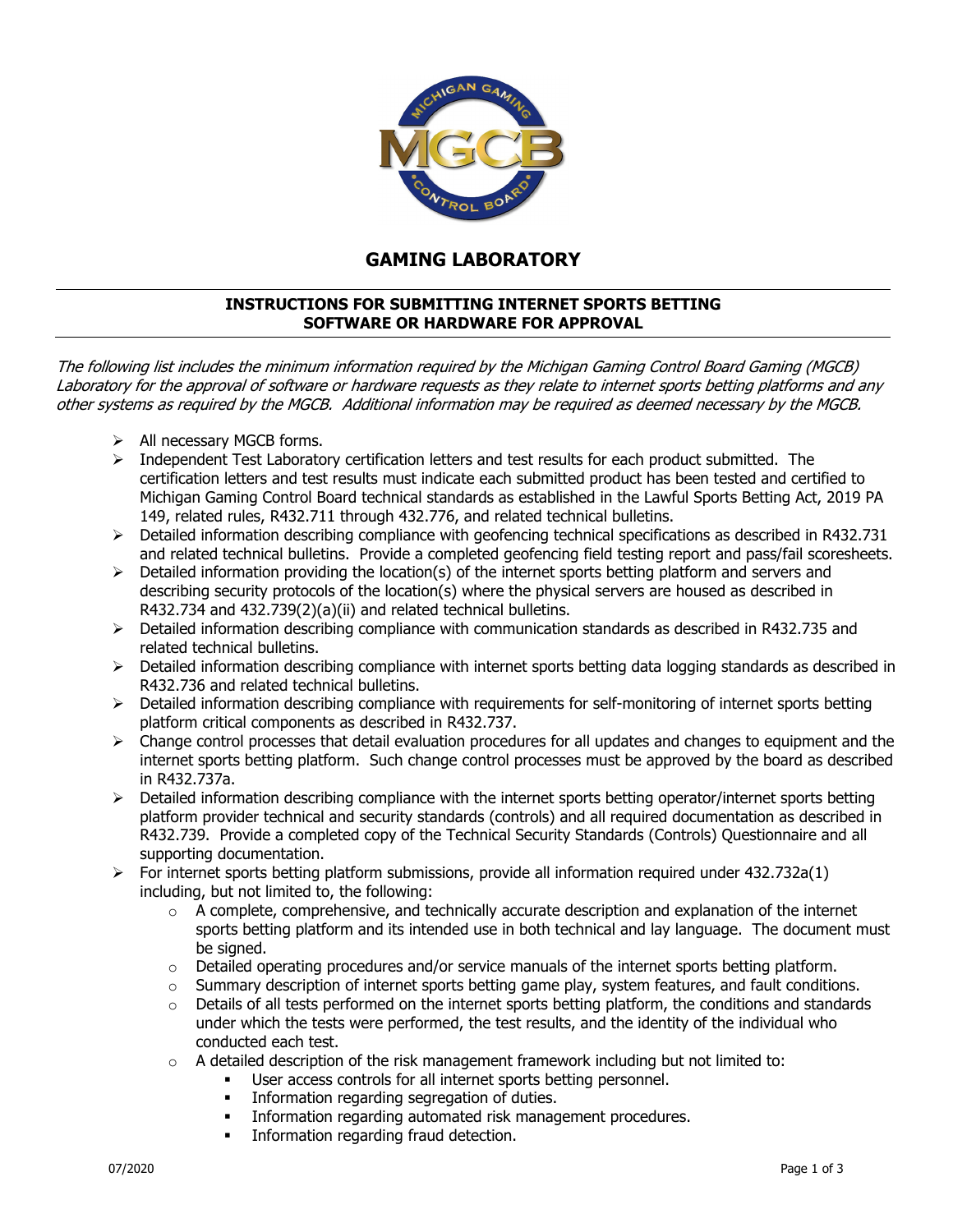- Controls for ensuring regulatory compliance.
- **•** Description of anti-money laundering compliance standards.
- **•** Description of all software applications that comprise the internet sports betting platform.
- Description of all event categories and wager types available to be offered by the internet sports betting platform.
- Description of all integrated third-party systems, including copies of signed contracts between the sports betting operator or internet sports betting platform provider and any third party integrating with the submitted platform.
- Description of the method to prevent past posting.
- $\circ$  Documentation verifying the platform and related information to include all of the following:
	- Platform version number.
	- A list of all critical files within the internet sports betting platform.
- $\circ$  Documentation that provides a detailed overview of the internet sports betting platform including system architecture, encryption methods utilized, user roles and permission settings, configuration settings, and logical and physical security.
- $\circ$  A list of devices that will work in conjunction with the submitted platform.
- $\triangleright$  Detailed information describing the procedures used to validate internet sports betting software used to accept sports betting wagers utilizing the Game Authentication Tool or an equivalent authentication method approved by the board, as required in R432.732a(2).
- $\triangleright$  All internet sport betting platform source code(s).
- $\triangleright$  Binary images of all compiled code.
- $\triangleright$  Upon request, any special tool, computer equipment, compiling program, or other technical assistance necessary to compile the submitted software.
- $\triangleright$  Copies of U.S. and Canadian jurisdictional approvals for the submitted product, if applicable.
- $\triangleright$  Upon request, a representative prototype.

Internet sports betting platform submissions can include all platform software components on one form. All internet sports betting platform software and critical components must be listed as individual line items on the software submission form. Individual hardware pieces may be submitted together on one hardware submission form if they are part of a kit or relate to the same submission or modification. If you need assistance in determining what forms you should use, contact the MGCB at (313) 456-4100.

- > Internet Sports Betting Software Submission Form
- Internet Sports Betting Hardware Submission Form

**All forms must be completed in their entirety, signed, and dated.** Any items not applicable may be answered with N/A or left blank. Omissions may result in delayed processing or denial of the submission.

On all attachments, identify the specific section to which the attachment refers. Additional information or submissions may be requested by the MGCB Laboratory to complete the evaluation. Individual data fields on both the software and hardware submission forms are explained below.

| <b>INTERNET SPORTS BETTING SOFTWARE SUBMISSION FORM</b> |                                                                                                                                                                                           |  |
|---------------------------------------------------------|-------------------------------------------------------------------------------------------------------------------------------------------------------------------------------------------|--|
| <b>Reference Request #</b>                              | Licensee's internal reference or submission tracking number.                                                                                                                              |  |
| <b>Licensee Name</b>                                    | Name of the licensee (company or entity) requesting approval.                                                                                                                             |  |
| <b>Emergency Submission</b>                             | Does this submission need immediate consideration for approval? If so, provide an<br>explanation and justification for the emergency request on a separate attachment or<br>cover letter. |  |
| <b>New or Modified</b><br><b>Submission</b>             | Is the submission for new platform software or a modification of previously approved<br>platform software?                                                                                |  |
| <b>Platform Name</b>                                    | Platform model name or number that the software or equipment will be utilized on.                                                                                                         |  |
| <b>Platform Version</b>                                 | Specific version or revision of the platform, if applicable.                                                                                                                              |  |
| Licensee ID #                                           | ID number or name used to specifically identify the software as it will appear in the<br>field.                                                                                           |  |
| <b>Version</b>                                          | Specific version or revision of the software, if applicable.                                                                                                                              |  |
| <b>Function</b>                                         | Functionality of the program or component.                                                                                                                                                |  |